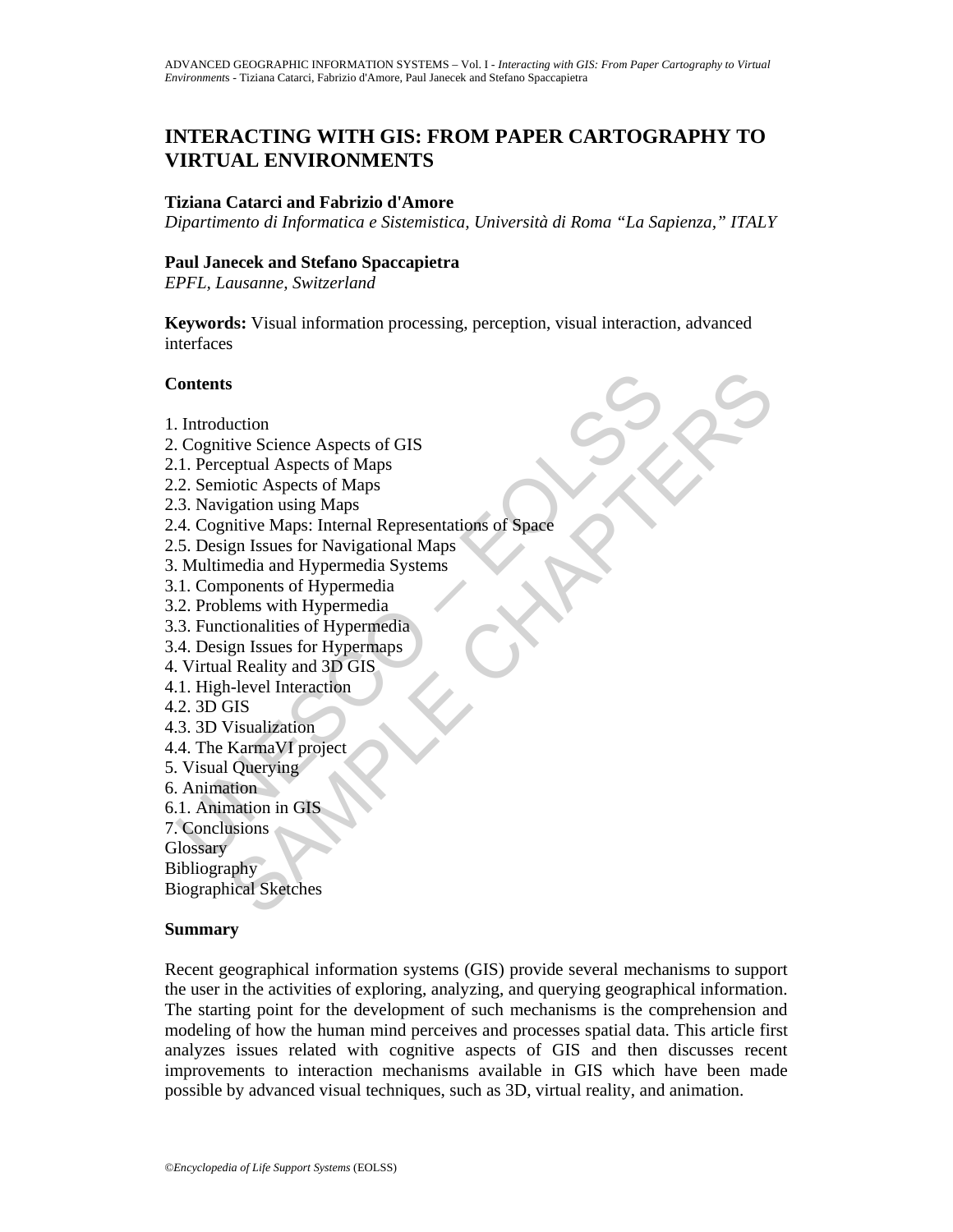### **1. Introduction**

Maps have traditionally been used to explore the Earth and to exploit its resources. GIS technology has enhanced the efficiency and analytic power of traditional mapping, also enriching the set of available visualizations with drawings, images, and animations. In particular, multimedia GIS is the combination of the use of GIS to georeference, structure, and analyze geographical data and the creation of multimedia presentations with links to spatial features. The combination of audio and video along with traditional data types can improve the effectiveness of GIS for the users. Multimedia GIS has the potential to create multiple representations of the same phenomena. This characteristic enables the users to analyze certain information in different contexts and help them in understanding complex geographic phenomena. As an example, the changes in vegetation vigor through a growing season can be animated to determine when drought was most extensive in a particular region. Working with two variables over time will allow researchers to detect regional differences in the lag between a decline in rainfall and its effect on vegetation (see *Advanced Geographic Information Systems)*.

egetation vigor through a growing season can be animated to determias most extensive in a particular region. Working with two variable llow researchers to detect regional differences in the lag between a dist offect on veg In vigor through a growing season can be animated to determine when drough<br>
t extensive in a particular region. Working with two variables over time wis<br>
ecarchers to detect regional differences in the lag between a decli GIS and related technology help greatly in the management and analysis of large volumes of geographically referenced data, allowing for a better understanding of terrestrial processes and better management of human activities to maintain environmental quality and world economic vitality. In order to do this, since GIS have to be used by humans, it is vital that the software and the data be comprehensible to human users. This means that the basic metaphors and conventions used by people in communicating about space and time have to be analyzed and suitably exploited by modern GIS. Since maps are still the primary means of storing, communicating, and analyzing spatially related information, it is fundamental to understand how people perceive and process maps and how they build "cognitive maps." A cognitive map is the mental representation of the world that allows people to recognize their location, retrace a route they have taken before, derive a new shortcut, and estimate distance and direction between points. This knowledge is usually gained incrementally over time through direct experience navigating in the environment, but, as in the case of the interaction with a GIS, it can also be gained indirectly through appropriate simulated experience (multimedia and 2D/3D interactive representations of space).

In addition to their role as communication and analytical tools, maps are also the primary tools people use for navigation in spatial environments (for instance, the network of roads in a city). Navigating with a map requires several distinct cognitive and perceptual operations. The correct design of navigational maps can greatly simplify the user's cognitive effort required for navigation. Advanced technology can suitably help in implementing such a design. For instance, widely diffused hypermedia is a dynamic, associative network of nodes and links for organizing, relating, accessing, and sharing information. Given these characteristics, navigating in hypermedia shares many similarities with map navigation. As a consequence, GIS may profit from multimedia and hypermedia extensions to electronic maps without losing their key features. A more realistic navigation can be obtained by exploiting sophisticated visualizations of 3D data and letting the users deeply interact with the modeled 3D scenario through the so-called "virtual reality." Virtual reality is a tool for providing the users of a computer-based system, dealing with real or realistic data, with a highly vivid interaction with the data.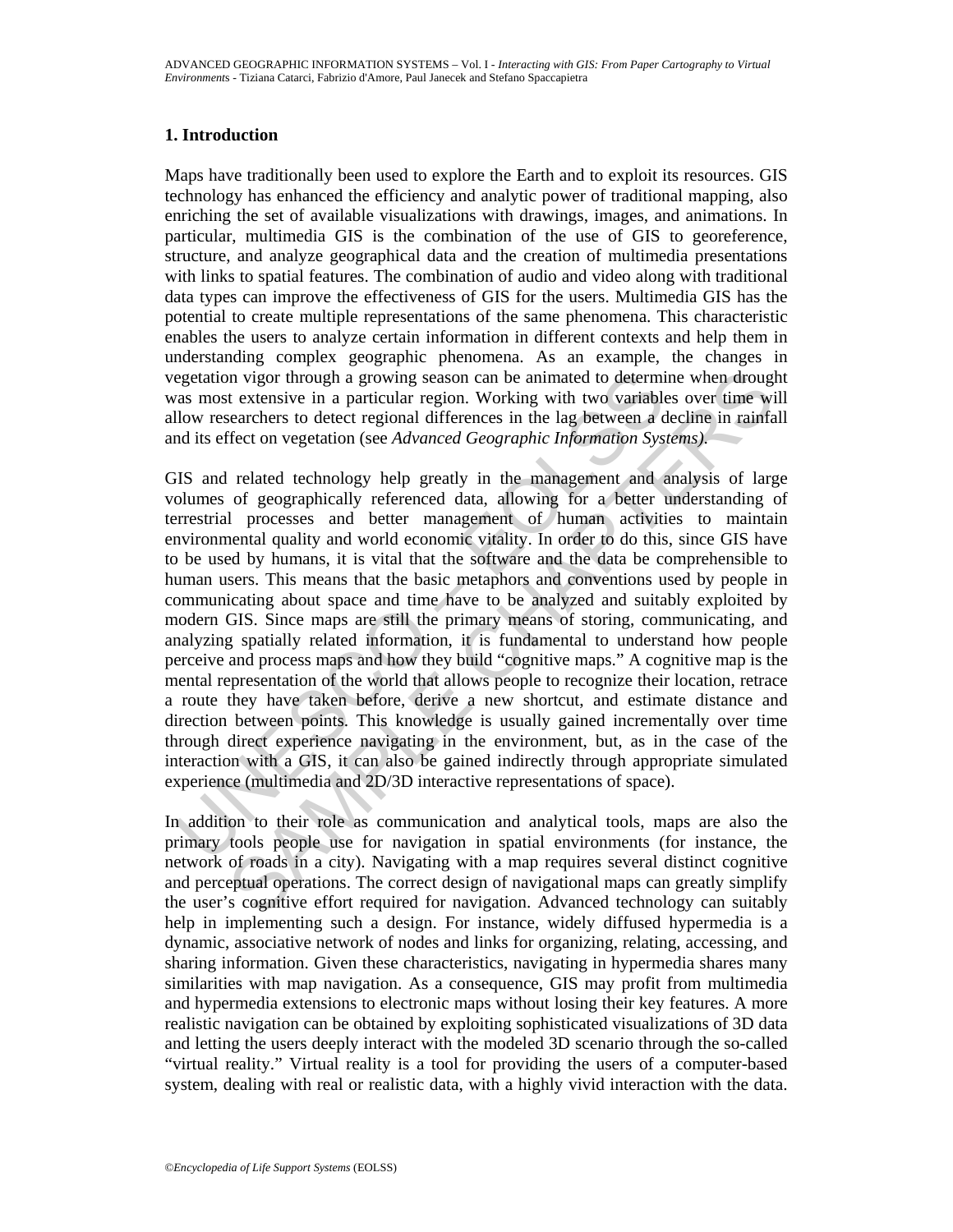Such an interaction can be obtained by means of software tools, for instance a VRML browser, or through ad hoc devices, such as head-mounted displays or stereoscopic surround projectors.

High-level interaction answers the need to widen the set of potential users of a computer-based system to include people with no need of technical and specific training. In the case of GIS this issue is crucial while dealing with 3D data. Both the spatial analyst (an expert user aware of the capability of the GIS tool), and the planner, frequently unaware, but interested in performing "what-if" simulations, need to perceive fully the visual impact of different decisions. This is the process known as "visual analysis." The more vivid and direct the interaction is, the more effective visual analysis can be carried out. Thus, in the last 15 years, much effort has been devoted to the integration of 3D GIS and virtual reality. What is somewhat surprising is the independent evolution of virtual reality (developed in pure computer graphics and computer vision environments), that has led to a set of tools immediately available to the realistic vision of 3D spatial data. This has moved the interest of the applied researchers towards the study of the most suitable techniques for feeding a GIS with 3D real data. Although there is still an opportunity for improvement, the current technology already offers appealing solutions that are spreading across the wide GIS users' landscape.

tegration of 3D GIS and virtual reality. What is somewhat s<br>dependent evolution of virtual reality (developed in pure compu<br>umputer vision environments), that has led to a set of tools immedia<br>e realistic vision of 3D spat on of 3D GIS and virtual reality. What is somewhat surprising is then the volution of virtual reality (developed in pure computer graphics and virtual reality (developed in pure computer graphics and the rision of 3D spati Finally, multimedia GIS are typically equipped with tools supporting the user in the following basic interaction activities: focusing (highlighting subsets of data), brushing (highlighting specific display objects by pointing them on the display), linking (simultaneous highlighting in multiple views), and querying (spatial queries). Focusing applied to single or multiple map views allows users to adjust a data threshold dynamically. With multiple simultaneous data views, focusing or brushing is usually combined with linking. Spatial queries include conditions on the mutual placements of objects on a map.

The rest of this paper is organized as follows: Section 2 introduces basic notions on how spatial information is processed by humans and on the effects this processing has on the way people perceive and use maps. Section 3 discusses the similarities between maps and hypertexts/ hypermedia and how hypermaps extend GIS functionalities. Section 4 analyzes the role that 3D and virtual reality could play in improving the quality of the user interaction with GIS. Analogously, Section 5 presents visual mechanisms to support spatial querying and Section 6 discusses the role of animation in interactive GIS. Section 7 draws some conclusions.

## **2. Cognitive Science Aspects of GIS**

Maps are the primary means of storing, communicating, and analyzing spatially related information. At a basic level, maps are a visual communication medium, using graphical symbols and the spatial relations between them to encode information. A fundamental aspect of this approach is that symbols have two components: the *content*, which is the conceptual information that is represented; and the *expression*, which is the graphical representation that is perceived. The field of cognitive science studies how the human mind works, drawing from research in anthropology, psychology, linguistics,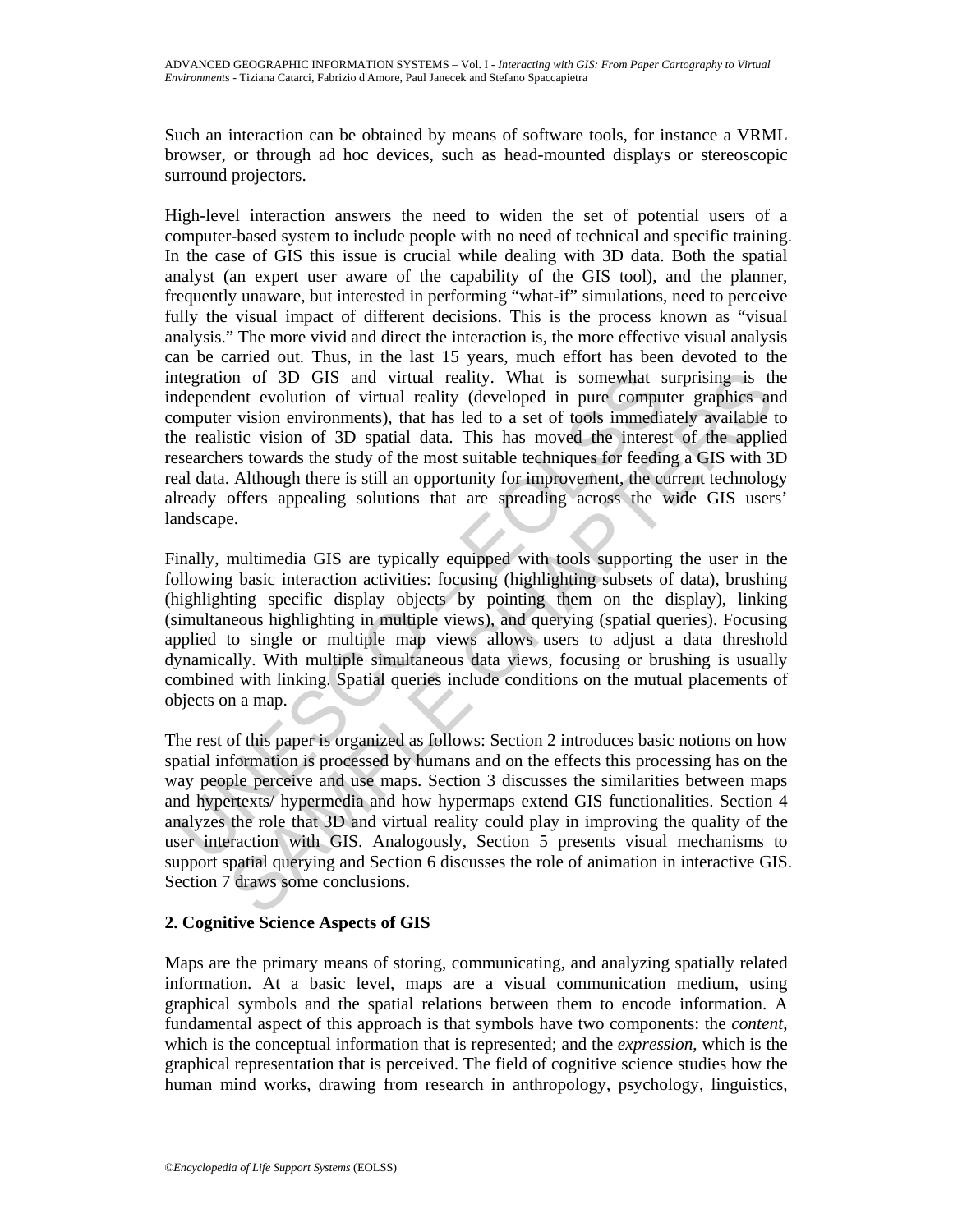neuroscience, and artificial intelligence. The following two sections will give a broad overview of two complementary areas of research: relevant results from psychophysical research that characterize aspects of perception; and semiotic and linguistic research that attempts to explain the multiple levels of the communication process. The following sections describe the cognitive aspects of maps for navigation, focusing primarily on the development of cognitive maps, which are the mental representations of geographic space people use to navigate through their environment.

### **2.1. Perceptual Aspects of Maps**

The human perceptual system processes visual information in two ways: controlled and automatic. Controlled processing is a studied decoding of a sign from its external expression to an internal concept in the mind of the reader. For example, reading is a type of controlled processing, requiring recognition of a pattern of symbols into a word that is decoded into a concept. Automatic processing, on the other hand, allows direct perception of a concept from a sign without decoding. For example, finding objects of the same color is automatic. Controlled processing is slow, serial, and requires conscious thought. Automatic processing is fast, parallel, and unconscious. The components of a sign that require controlled processing are called internal, and the components that can be automatically processed are called external. Graphical representations of information, such as maps, diagrams, and charts, are powerful because they support both the "reading" of labeled symbols and the "seeing" of graphical and spatial relationships.

| <b>Encoding</b><br><b>Encoded Information</b><br><b>Population (millions)</b><br>Country<br>Population<br>Area<br>Area (10,000km <sup>2</sup> )<br>30<br>30<br>Japan | onscious thought. Automatic processing is fast, parallel, and unconscious. The<br>omponents of a sign that require controlled processing are called internal, and the<br>omponents that can be automatically processed are called external. Graphica<br>epresentations of information, such as maps, diagrams, and charts, are powerful<br>ecause they support both the "reading" of labeled symbols and the "seeing" or |
|----------------------------------------------------------------------------------------------------------------------------------------------------------------------|--------------------------------------------------------------------------------------------------------------------------------------------------------------------------------------------------------------------------------------------------------------------------------------------------------------------------------------------------------------------------------------------------------------------------|
|                                                                                                                                                                      |                                                                                                                                                                                                                                                                                                                                                                                                                          |
|                                                                                                                                                                      |                                                                                                                                                                                                                                                                                                                                                                                                                          |
|                                                                                                                                                                      |                                                                                                                                                                                                                                                                                                                                                                                                                          |
| 60<br>60<br>Peru                                                                                                                                                     |                                                                                                                                                                                                                                                                                                                                                                                                                          |
| 90<br>90<br>Thailand                                                                                                                                                 |                                                                                                                                                                                                                                                                                                                                                                                                                          |
| 120<br>120                                                                                                                                                           |                                                                                                                                                                                                                                                                                                                                                                                                                          |
| Area (10,000km <sup>2</sup> )<br><b>Country</b><br><b>Population</b><br><b>Population</b> (millions)<br>Area                                                         |                                                                                                                                                                                                                                                                                                                                                                                                                          |
| 30<br>30<br>Japan                                                                                                                                                    |                                                                                                                                                                                                                                                                                                                                                                                                                          |
| 60<br>60<br>Peru                                                                                                                                                     |                                                                                                                                                                                                                                                                                                                                                                                                                          |
| 90<br>90<br>Thailand                                                                                                                                                 |                                                                                                                                                                                                                                                                                                                                                                                                                          |
| 120<br>120                                                                                                                                                           |                                                                                                                                                                                                                                                                                                                                                                                                                          |
| <b>Country</b><br><b>Population</b> (millions)<br>Area (10,000km <sup>2</sup> )<br>Population<br>Area                                                                |                                                                                                                                                                                                                                                                                                                                                                                                                          |
| 30<br>30<br>Japan                                                                                                                                                    |                                                                                                                                                                                                                                                                                                                                                                                                                          |
| 60<br>60<br>Peru                                                                                                                                                     |                                                                                                                                                                                                                                                                                                                                                                                                                          |
| 90<br>90<br>Thailand                                                                                                                                                 |                                                                                                                                                                                                                                                                                                                                                                                                                          |
| 120<br>120                                                                                                                                                           |                                                                                                                                                                                                                                                                                                                                                                                                                          |

Figure 1. Population and area (ratio information) of three countries encoded with texture (nominal), grayscale (ordinal), and position (ratio). When the dimensionality of information does not match the dimensionality of the visual encoding, the missing dimensions must be stored internally.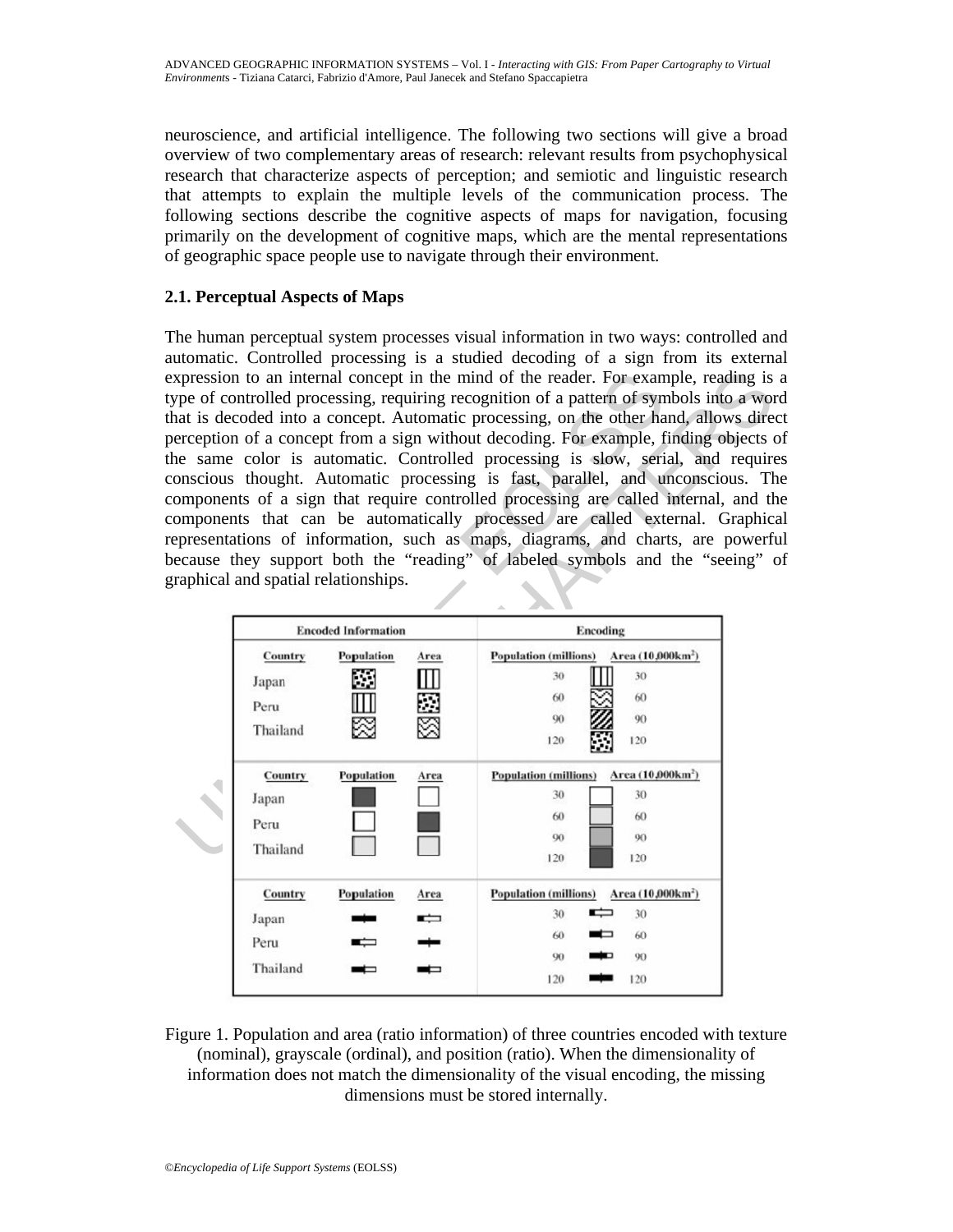Data domains and visual features both have an intrinsic dimensionality or scale. Nominal information allows distinction between elements, such as the set ("orange," "pear," and "apple") and the colors ("red," "green," "blue"). Ordinal information has an intrinsic order, such as the set ("cold," "warm," "hot") and a grayscale from white to black. Interval information allows addition and subtraction, such as the set ("Monday," "Tuesday," and "Wednesday") and the orientation of hands on a clock. Ratio information has an origin, and allows multiplication and division, such as the set  $("100m," "700m," "10m")$  and position along an axis.

An encoding scheme that matches the dimensionality of the data with the dimensionality of the visual feature will be more effective at communicating information (i.e., will allow automatic perceptual processing). When a visual feature represents data with greater dimensionality, then it requires controlled processing to decode. On the other hand, a visual feature that represents data with lower dimensionality may lead to misperception. For example, encoding the set ("Japan," "Peru," "Thailand") with areas as  $(v, o, =)$  suggests an order ("Japan," "Thailand," "Peru"), which may be misleading.



Figure 2. Stevens' Law. The graph shows the actual ratio versus the perceived ratio between measurements for volume, length and area.

As an example, Figure 1 shows the population and area (ratio information) of three countries using three different visual encodings: texture (nominal), grayscale (ordinal),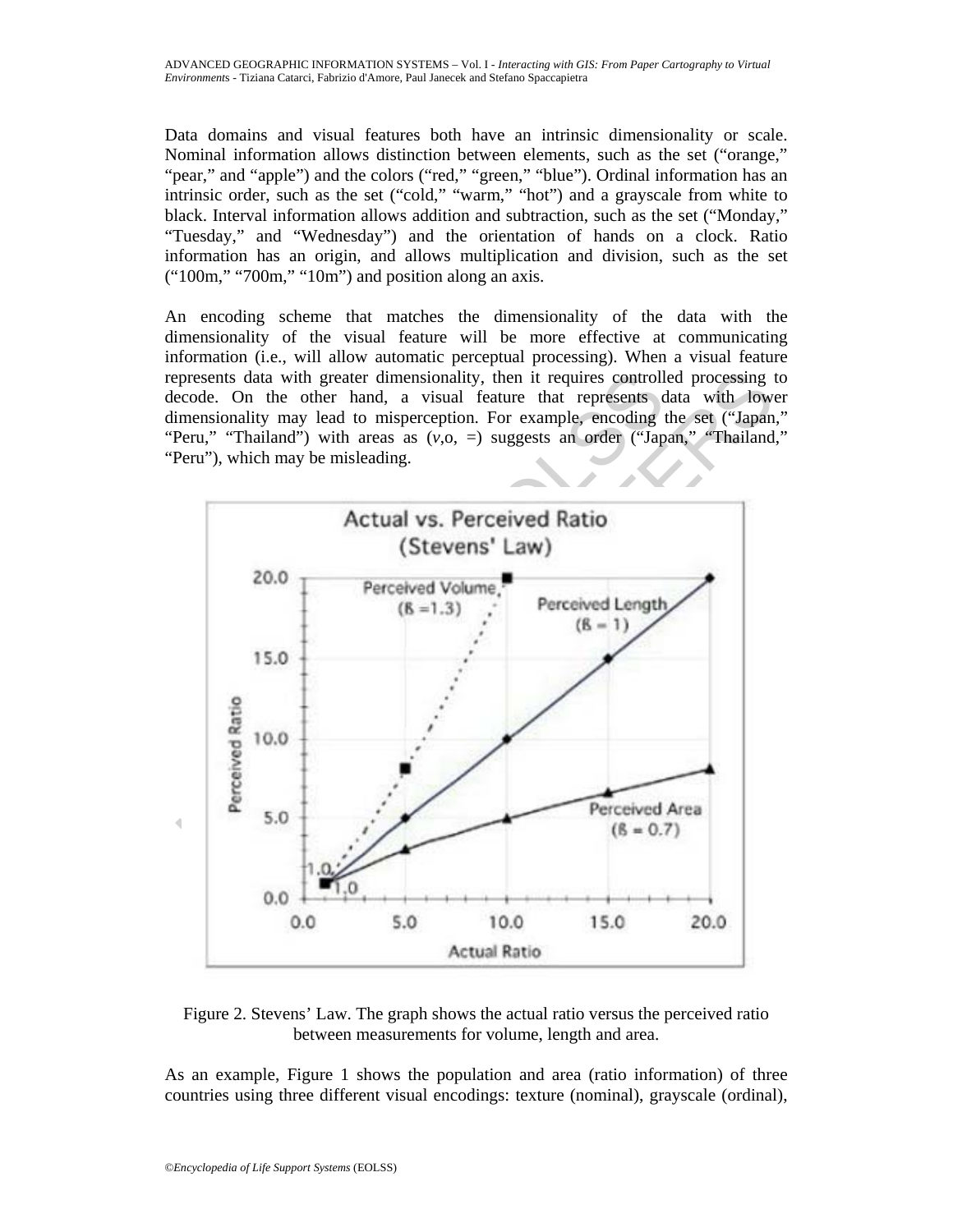and position along a common scale (ratio). The first encoding allows the reader to perceive patterns (for example, the population/area ratio of Japan and Peru are inversely related), but all higher-dimensional information must be calculated internally. The second encoding allows the reader to perceive ordinal information (for instance, the population of Peru is less than Thailand's), and the third encoding allows the reader to perceive ratio information (for example, Peru is four times larger than Japan but with one fourth the population).

There are several fundamental laws of human perception that help explain the effective dimensionality of a visual feature. For example, Stevens' Law, also called Stevens' Power Law, characterizes the difference between perceived magnitude and physical magnitude of a visual feature (as well as other sensory stimuli). Stevens' Law predicts that the perceived scale is the actual physical scale to a power, ß, where the value ß varies for different visual attributes and from person to person.

at the perceived scale is the actual physical scale to a power, B, w<br>aries for different visual attributes and from person to person.<br>
igure 2 shows graphically the actual versus perceived ratio for a<br>
blume, assuming aver perceived scale is the actual physical scale to a power,  $\beta$ , where the value of different visual attributes and from person to person.<br>
shows graphically the actual versus perceived ratio for area, length, an assuming a Figure 2 shows graphically the actual versus perceived ratio for area, length, and volume, assuming average values for ß of 0.7, 1.0, and 1.3 respectively. Stevens' Law suggests that physical relationships that are *represented accurately* can be grossly misperceived. For example, the relative lengths of road segments will be correctly perceived, but a lake represented on a map with an area graphically 10 times larger than another will be perceived as only 5 times larger. On the other hand, a volume 10 times larger will be perceived as 20 times larger. This suggests that when the purpose of the graphic is to compare *quantitative* information (that is, interval and ratio information), length ratios are more likely to be perceived correctly than area or volume.

Researchers have identified two fundamental perceptual and cognitive tasks required to decode and interpret graphical information: *information retrieval* and *information comparison*. Information retrieval, in this sense, is the process of identifying the value associated with an object along a dimension of interest. This requires a search along a base dimension (the dimension used to encode the information), and identification along a target dimension (for example, the value associated with a specific area or texture). For example, in Figure 1, finding the population of Peru (an information retrieval task) would require finding the symbol representing the population of Peru in the legend, and then identification of the value associated with the symbol.

Information comparison is the process of decoding and comparing values within or between dimensions. Similar to the information retrieval task, comparison tasks have a base dimension and a set of target dimensions. For example (using Figure 1), a withindimension task would be used to compare the populations of Peru and Thailand, and a between-dimension task for comparing the population and area of Peru.

The perceptual encoding and the match between representing and represented dimensionality affect to what extent these tasks may be completed externally (using automatic processing) versus internally (using controlled processing). The composition of symbols into higher levels of meaning, such as the alignment used to distinguish the rows and columns of the tables in Figure 1, or the lines and scales of the graph in Figure 2, are the subject of the following section.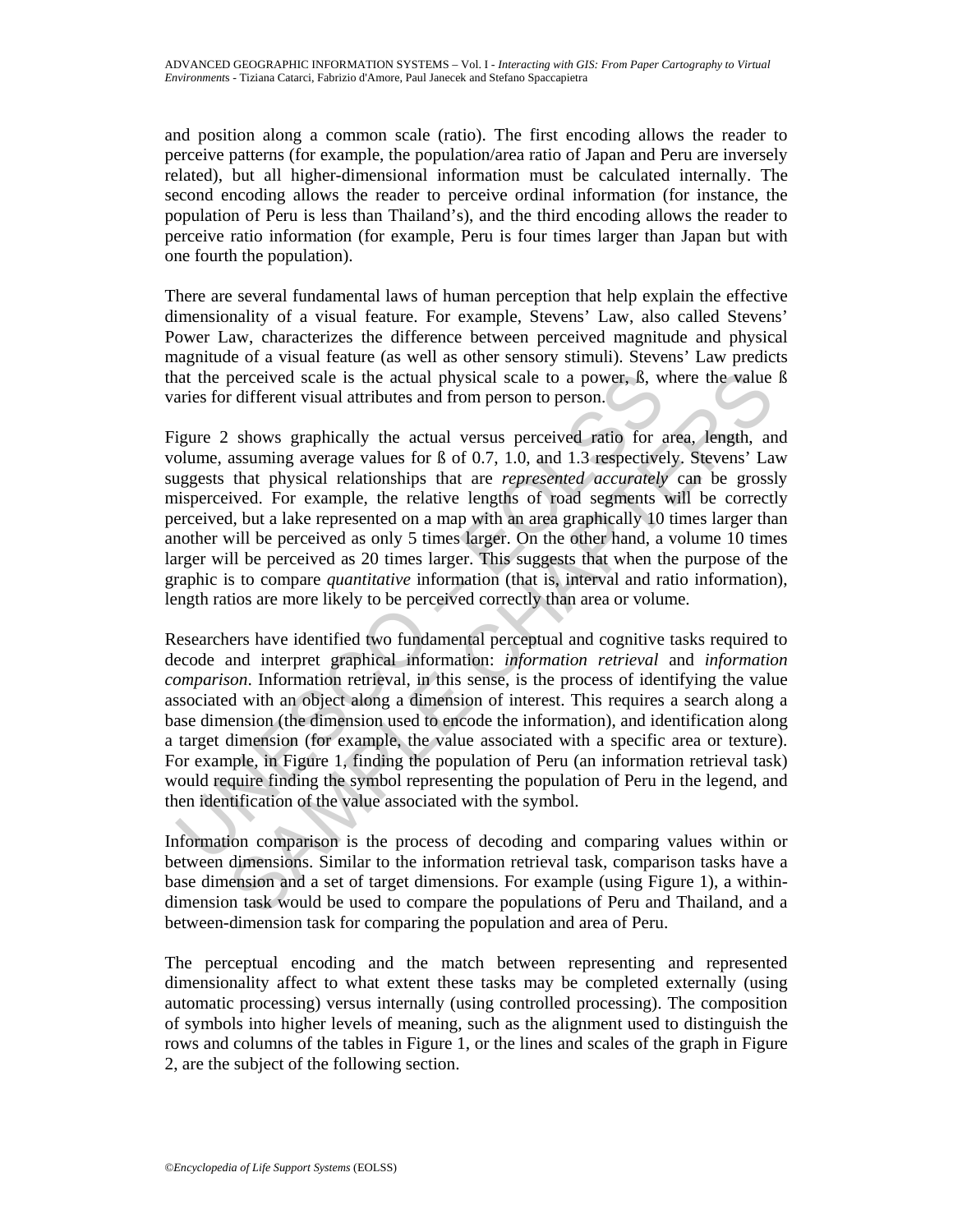### **2.2. Semiotic Aspects of Maps**

Semiotics is the study of how symbols are used to communicate information. Linguistics is an area of semiotics that studies languages. Researchers have drawn from these two fields to attempt to understand and formalize the way maps (and graphics in general) are able to communicate information effectively.

Jacques Bertin's *Sémiologie Graphique* in 1967 was the first extensive study on the relationship between data and their graphical representation. He identified three basic types of "graphical marks" (points, lines, and zones), and seven "visual variables" (plan (position), size, value (grayscale), texture, hue (color), orientation, and shape). Bertin classified each of these variables according to the scale of information (that is, nominal, ordinal, and quantitative) that they are most appropriate for encoding. He then explained in detail how each of these variables can be manipulated to enable users perceive the range of data effectively. Table 1 shows a summary of Bertin's classification of visual variables. All the variables can be used for expressing nominal information; however grayscale and size will perceptually express ordinal and quantitative information that may not be intended. The three extent variables (grayscale, size, and position) are most effective for ordinal and quantitative information. Texture is marginally effective for ordinal information.





Bertin's work is still an essential reference for understanding the process of using graphics to communicate and analyze information. More recent research from semiotics and linguistics has attempted to build a broader theoretical framework of map-based communication of geographical information. First, there is general agreement that the basic unit of communication is the sign, which has a conceptual content and a graphic expression. There is also agreement that signs can be divided (disarticulated) into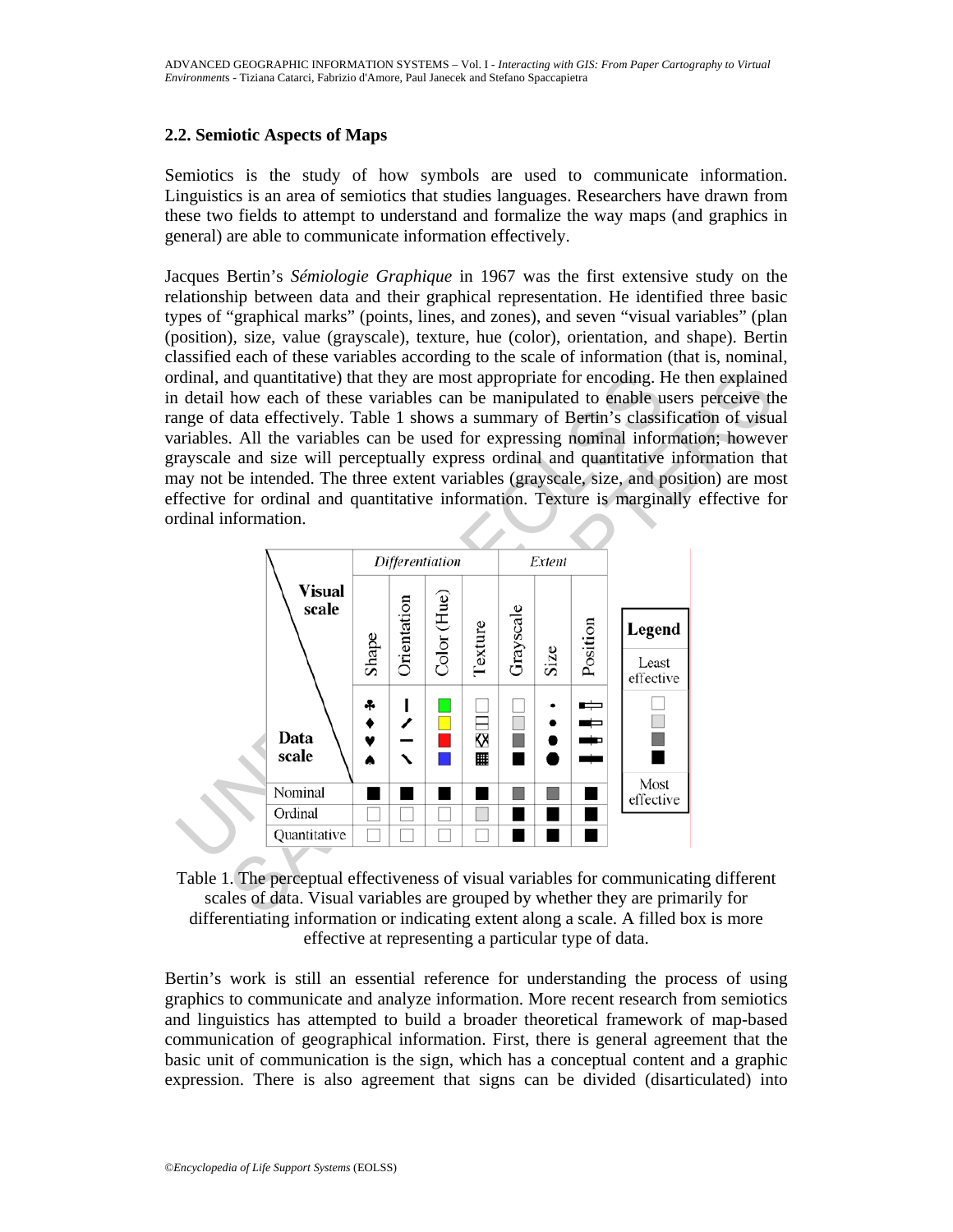graphical features that do not have meaning (for example, Bertin's visual variables) and content features that do not have expression (for example, attribute dimensionality). Signs can also be composed (articulated) into units of progressively higher meaning (for instance, clusters of buildings represent villages). However, beyond this there are pronounced differences between semiotic and linguistic approaches. Linguistic approaches assume that, for the composition of signs to be considered a language, the minimum unit and each unit increment must have both content and meaning. Semiotic approaches do not have this requirement.

Second, there is the perceptual and cognitive significance of the communication of *spatial information* in map representations. Unlike linguistic communication, which requires translation, spatial information can be communicated perceptually through the spatial correspondence between the signs on the map and the represented features in the world. At the *sign level*, spatial features of geographical objects (such as location, size, shape, and orientation) may be reflected directly in their representation. For example, the size and shape of the symbol for a city may represent the spatial area and boundaries of the city. At the *map level*, the correspondence between geographical space and map space may be transformed in three ways: projection, reduction, and orientation.

basilal correspondence between the signs on the map and the represent ordd. At the *sign level*, spatial features of geographical objects (such ange, and orientation) may be reflected directly in their representation e siz ortespondence between the signs on the map and the represented features in the sign  $leq$  the sign level, spatial features of geographical objects (such as location, size of devel, spatial features of geographical objects ( Third, research has focused on the role of the map reader in understanding map symbols, and assembling symbols into higher-order concepts. Researchers have identified and developed a large number of different types of code for representing different aspects of the relationship between content and expression (for example, locational, iconic, temporal, historical, thematic, quantitative). A basic example is the iconic encoding of locational information. A sign that graphically reflects a component of its content is called "motivated," a sign that relies on convention for understanding is called "conventional," and a sign without any visual similarity to what it represents is "arbitrary." For example, the location of a cathedral may be represented by its outline (motivated), by a symbol for a church (conventional), or simply by a triangle (arbitrary).

Semiotics of maps is still an active research domain investigating the variation and composition of visual symbols to represent layers of meaning. Effectively communicating and analyzing spatially related information using maps requires an understanding of these different issues.

> TO ACCESS ALL THE **39 PAGES** OF THIS CHAPTER, Visi[t: http://www.eolss.net/Eolss-sampleAllChapter.aspx](https://www.eolss.net/ebooklib/sc_cart.aspx?File=E6-72-02)

### **Bibliography**

- - -

Bertin J. (1999). *Sémiologie Graphique: les diagrammes, les réseaux, les cartes.*(3ième édition) Paris: Les Réimpressions des Éditions de l'École des hautes études en sciences sociales (EHESS). 442 pp. [This is a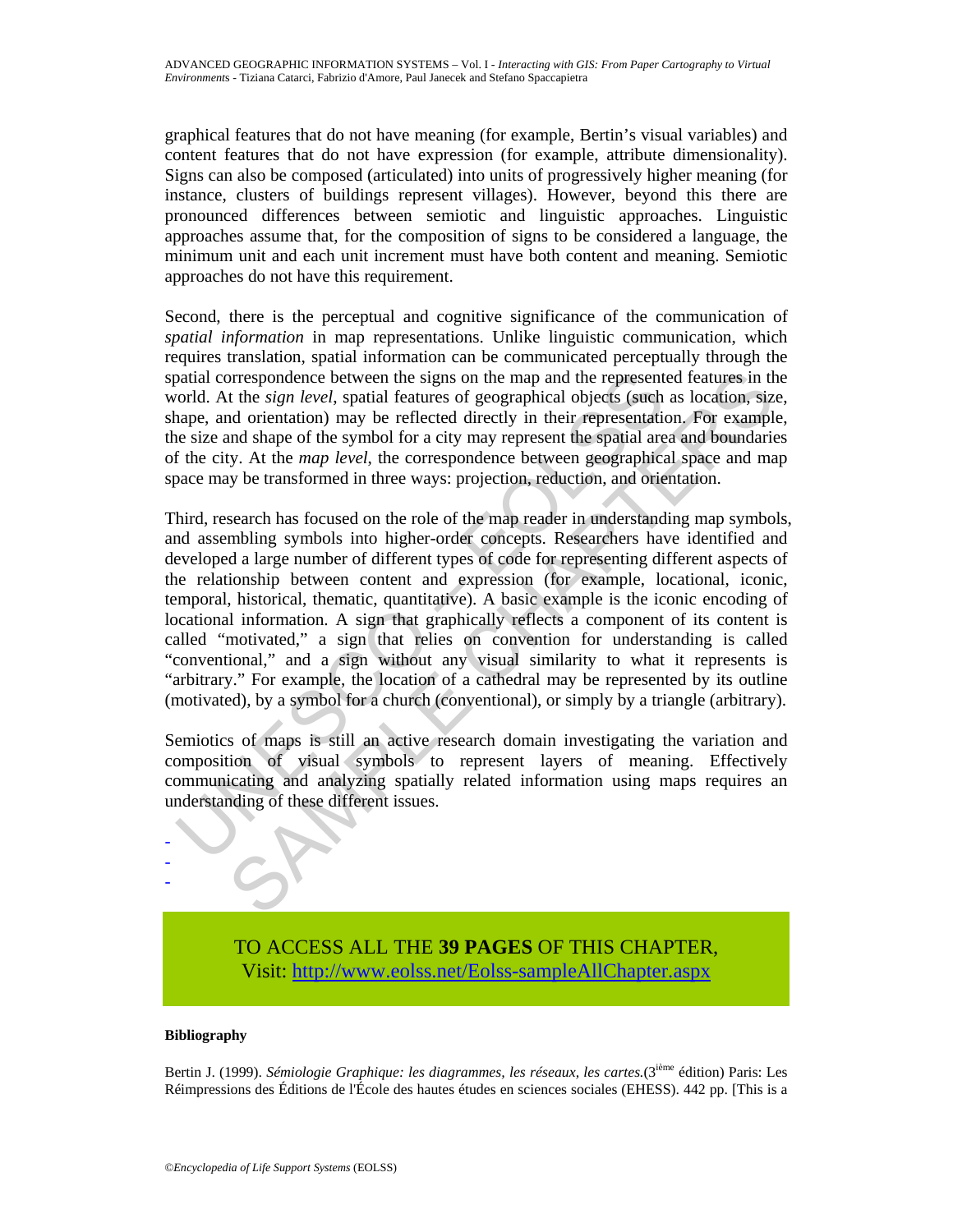recent reprint of a 1967 seminal work on the components of graphics that can be manipulated and assembled to both explore and communicate information.]

Bevan N. and Macleod M. (1994), Usability assessment and measurement, *The Management of Software Quality* (ed. M. Kelly), Aldershot, Hampshire, UK: Ashgate Technical/Gower Press. [This paper defines the notion of software usability and evidentiates its role among the most important software qualities for interactive systems.)

Bonhomme C., Aufaure M.-A. and Trépied C. (2000). Metaphors for visual querying of spatio-temporal databases. *Proceedings of Fourth International. Conference on Visual Information Systems: Visual 2000*. Lyon, France. [An interesting proposal of iconic interfaces for expressing spatio-temporal queries.]

Calcinelli D. and Mainguenaud M. (1994). Cigales, a visual language for geographical information system: the user interface. *Journal of Visual Languages and Computing* **5**(2), 113–132. [This is a key article for the icon-based approach to visual querying in GIS.]

Câmara A.S. and Raper J. (eds.). (1999). *Spatial Multimedia and Virtual Reality*: London: Taylor and Francis, 159 pp. [A collection of articles discussing design issues and implementations for spatial hypermedia.]

the form the total Rapple and Hetying in Gis.]<br>
finara A.S. and Raper J. (eds.). (1999). *Spatial Multimedia and Virtual Reality*:<br>
rancis, 159 pp. [A collection of articles discussing design issues and implementes). 159 p me con-oased approach to visual querying in GLS.]<br>
S. and Raper J. (eds.). (1999). Spatial Multimedia and Virtual Realting London: Taylor and<br>
S. 9 pp. [A collection of articles discussing design issues and implementations Card S. K., Mackinlay Jock D., and Shneiderman B. (1999). *Readings in Information Visualization: Using Vision to Think*. San Francisco, Calif.: Morgan Kaufmann, 686 pp. [A compilation of influential information visualization research articles that discuss the state of the art in computer interfaces for exploring and understanding large complex collections of abstract information, such as networks and databases.]

Chase W.G. (1986). Visual information processing. *Handbook of Perception and Human Performance: Vol II, Cognitive Processes and Performance,* (ed. Boff et al.). New York: Wiley and Sons, pp. 28-1 to 28-71. [A survey of experimental research results investigating how people perceive and process visual information.]

Conklin J. (1987). Hypertext: an introduction and survey. *Computer*, 20:17–41. [A survey article of early research in hypertext systems, which discusses the essential characteristics, features, and problems of hypermedia.]

Egenhofer M.J. (1996). Spatial-query-by-sketch. *Proceedings of VL'96* (*IEEE Symposium on Visual Languages*, Boulder, Colorado)*,* pp 60–67. [This is an article that both surveys relevant approaches to spatial querying and presents a sketch-based query system.]

Foley J.D., van Dam A., Feiner S.K. and Hughes J.F. (1996), *Computer Graphics: Principles and Practice*, New York: Addison Wesley, 1174 pp. [This book presents fundamental principles and applications of computer graphics.]

Germs R., Van Maren G., Verbree E., and Jansen F.W. (1999) A multi-view VR interface for 3D GIS. *Journal of Computer and Graphics*, **23**(4), 497–506. [An article describing an interesting 3D GIS, equipped with a virtual reality based interface.]

Laurini R. and Thompson D. (1992). *Fundamentals of Spatial Information Systems*. New York, NY: A.P.I.C. Series, Academic Press, 680 pp. [A broad, introductory textbook on Geographical Information Systems.]

Luttermann H. and Grauer M. (1999), VRML History: storing and browsing temporal 3D-worlds, in *Proceedings of VRML'99*, Paderborn, Germany. ACM Press, pp. 153–160. [This paper presents a system supporting temporal navigation, which is based on extensions of VRML.]

Lynch K. (1960). *The Image of the City,* Cambridge, MA: Technology Press and Harvard University Press, 202 pp. [The results of a study on the features that people remember in cities, their effect on navigation, and recommendations for urban design.]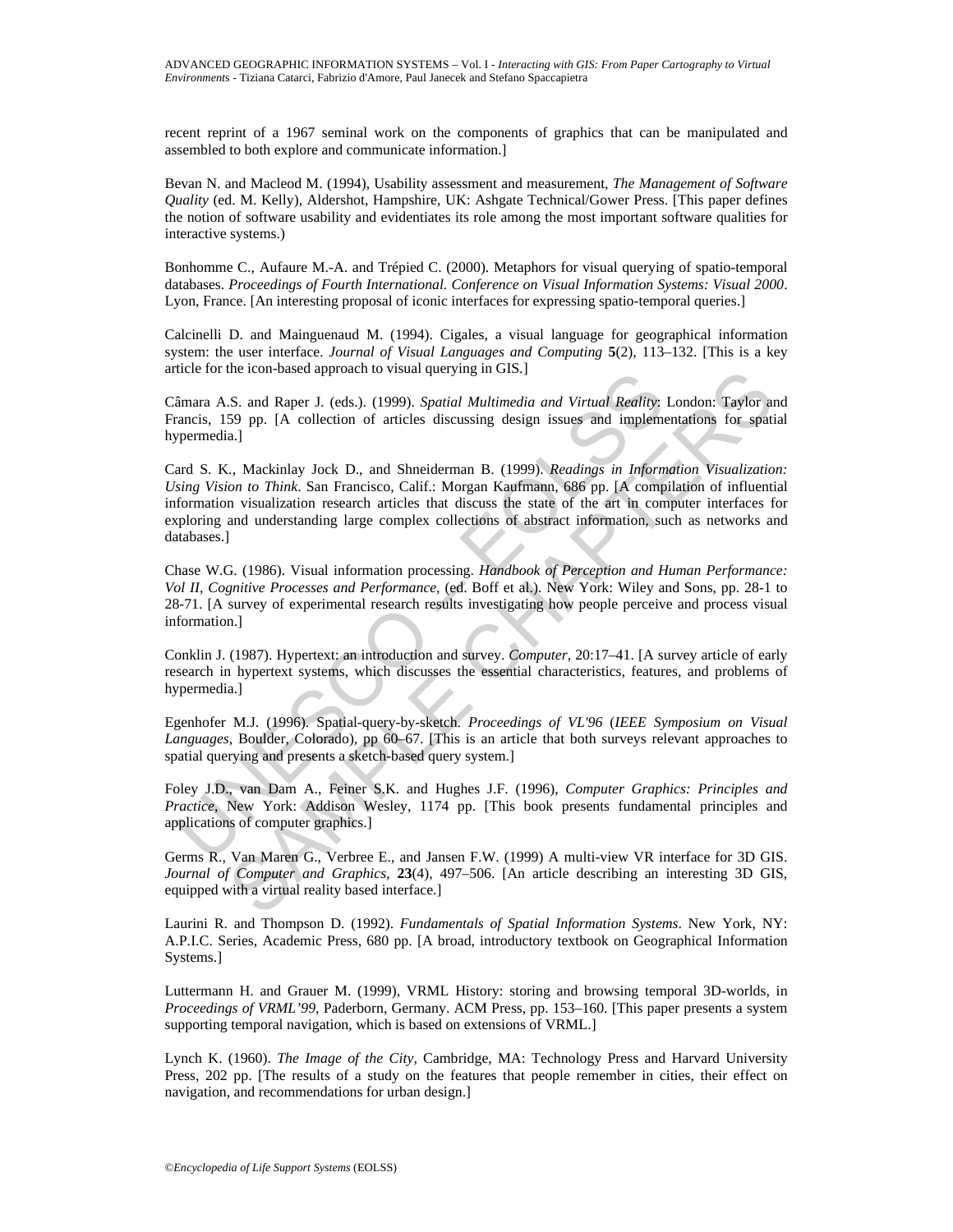MacEachren A.M., Boscoe F.P., Haug D. and Pickle L.W. (1998), Geographic visualization: designing manipulable maps for exploring temporally varying georeferenced statistics, *Proceedings of IEEE Symposium on Information Visualization*, Research triangle park, North Caroline, USA, 1998. pp. 87–94. [This paper reports about usability experiments on a prototype system that facilitates data exploration for spatiotemporal analysis.]

Mark D.M. and Frank A.U. (eds.). (1990). *Cognitive and Linguistic Aspects of Geographic Space*. Dordrecht: Kluwer Academic Publishers, 528 pp. [An excellent collection of articles discussing research on conceptualization and navigation in geographic space, as well as semiotic, linguistic, and mathematical aspects of spatial representations.]

Meisner R.E., Bittner M. and Dech S.W. (1997), Computer animation of remote sensing-based time series data sets. *IEEE Transactions on Geoscience and Remote Sensing*, **37**(2), 1100–1106. [This is a paper presenting an advanced visual tool for analyzing time series datasets.]

Nielsen J. (1990). *Hypertext and Hypermedia.* Boston, MA: Academic Press. 264 pp. [This is an introductory book describing the history, architecture, and usability of early hypermedia systems.]

Nyerges,T.L., Mark D.M., Laurini R., and Egenhofer M.J. (eds.). (1994). *Cognitive Aspects of Human-Computer Interaction for Geographic Information Systems* (Vol. 83). Dordrecht: Kluwer Academic, 448 pp. [A collection of articles from an interdisciplinary workshop covering a wide range of related research topics, such as spatial cognition, the design of GIS user interfaces, and cultural influences on the use and meaning of spatial information.]

Ouyang M. and Revesz P. (2000), Algorithms for cartogram animation, *Proceedings of the International Database Engineering and Applications Symposium*, Yokohama, Japan. pp. 231–235. [This paper compares different algorithms for spatio-temporal animation.]

Soomro T.R., Zheng K. and Pan Y. (1999), HTML and Multimedia Web GIS, *Proceedings of the Third International Conference on Computational Intelligence and Multimedia Applications*, IEEE, 1999. pp. 371–382. [This paper introduces multimedia GIS and their advantages over more traditional systems.]

#### **Biographical Sketches**

ielsen J. (1990). *Hypertext and Hypermedia*. Boston, MA: Academic Press. 2<br>troductory book describing the history, architecture, and usability of early hypermec<br>yerges, T.L., Mark D.M., Laurini R., and Egenhofer M.J. (eds (1990). *Hypertext and Hypermedia*. Boston, MA: Academic Press. 264 pp. [This is a<br>y book describing the history, architecture, and usability of early hypermedia systems.]<br>L., Mark D.M., Laurini R., and Egenhofer M.J. (ed **Tiziana Catarci** received her Ph.D. in Computer Science from the University of Roma, where she is currently a Full Professor. Her main research interests are in theoretical and application-oriented aspects of visual formalisms for databases and database design. Moreover, she has worked on semantic database modeling, cooperative information systems, and statistical databases. She has published more than 100 articles on these topics in leading journals and conferences, and six books. With respect to applications, she has led or participated in various projects on visual query systems and developed methodologies for database design. Particularly relevant are some European projects, including KIM, VENUS, FADIVA, and LAURIN, aiming at investigating different aspects of interface design and human-computer interaction. More information on Dr. Catarci's research activities can be found in: T. Catarci (2000). What happened when database researchers met usability. *Information Systems*, **25**(3), 177–212. Outside of academia, she has been a consultant to large (private and government) organizations. Dr. Catarci is regularly on the programming committees of the main database conferences and is associate editor of IEEE Multimedia. She has been the program co-chair of the Fifth IFIP Working Conference on Visual Database Systems (VDB5) and has been the program co-chair of the International Workshop on Advanced Visual Interfaces (AVI) in 1996, and is in the AVI steering committee. AVI has brought together researchers in Human Computer Interaction and Databases since 1992. She is one of the organizers of the twenty-seventh International Conference on Very Large Databases (VLDB2001) to be held in Roma in September 2001. She has been guest co-editor of two recent special issues of the *Journal of Visual Languages and Computing* (on "Visual Query Languages") and of *ACM SIGMOD Record* (on "Information Visualization").

**Fabrizio d'Amore,** Associate Professor of Computer Science since 1998, is presently affiliated to the University of Rome "La Sapienza," School of Engineering. He got his Ph.D. in 1993, defending a thesis on algorithms for hyper-rectangles. His research activity, started in 1988, covers several fields of